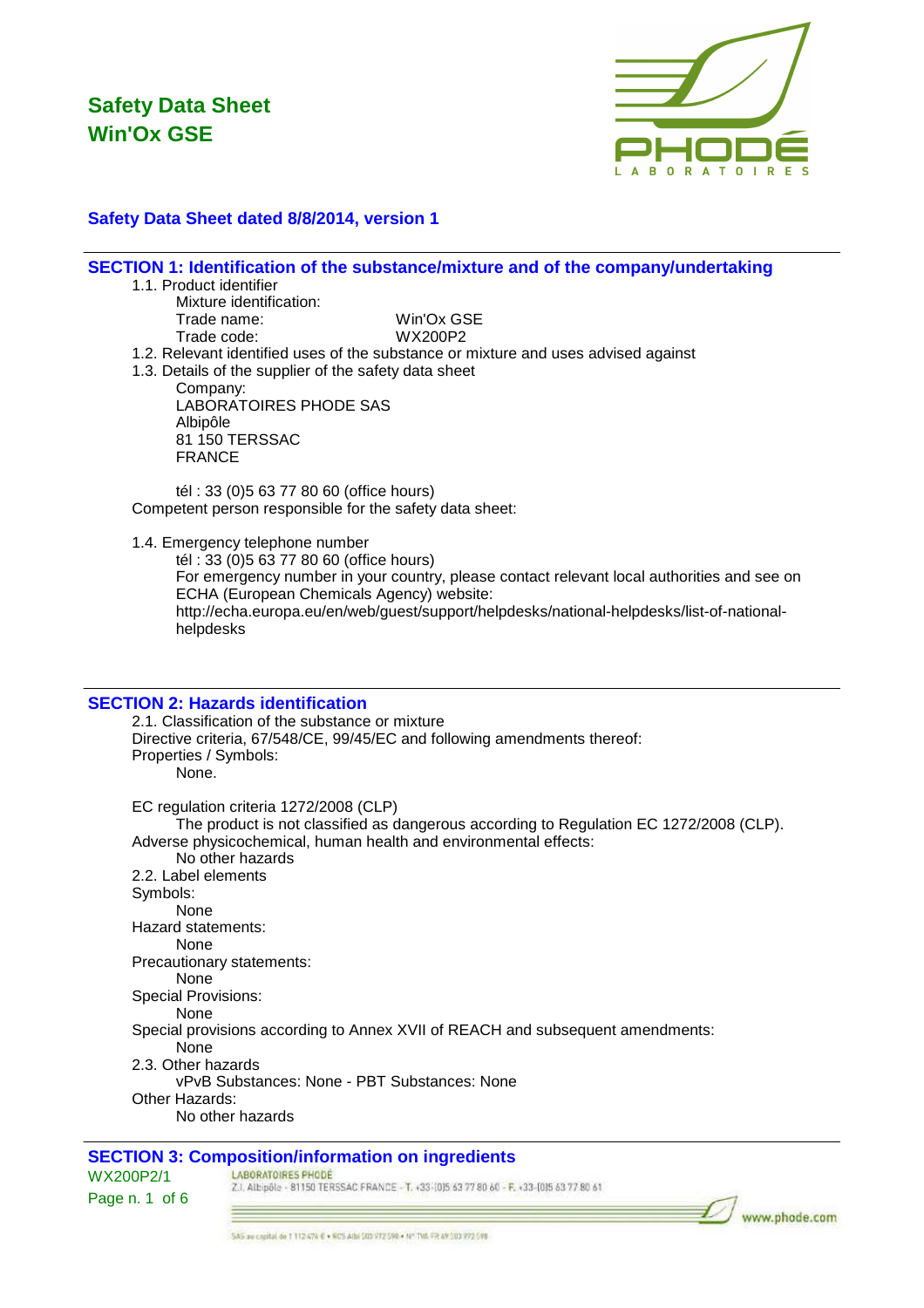

www.phode.com

3.1. Substances Identification of the substance: Trade code: WX200P2 None.

3.2. Mixtures N.A.

## **SECTION 4: First aid measures**

4.1. Description of first aid measures

In case of skin contact:

Wash with plenty of water and soap.

In case of eyes contact:

In case of contact with eyes, rinse immediately with plenty of water and seek medical advice. In case of Ingestion:

Do not under any circumstances induce vomiting. OBTAIN A MEDICAL EXAMINATION IMMEDIATELY.

In case of Inhalation:

Remove casualty to fresh air and keep warm and at rest.

4.2. Most important symptoms and effects, both acute and delayed

None

4.3. Indication of any immediate medical attention and special treatment needed Treatment:

None

#### **SECTION 5: Firefighting measures**

- 5.1. Extinguishing media
	- Suitable extinguishing media: Water. Carbon dioxide (CO2).

Extinguishing media which must not be used for safety reasons:

None in particular.

- 5.2. Special hazards arising from the substance or mixture Do not inhale explosion and combustion gases. Burning produces heavy smoke.
- 5.3. Advice for firefighters

Use suitable breathing apparatus .

Collect contaminated fire extinguishing water separately. This must not be discharged into drains.

Move undamaged containers from immediate hazard area if it can be done safely.

#### **SECTION 6: Accidental release measures**

- 6.1. Personal precautions, protective equipment and emergency procedures Wear personal protection equipment. Remove persons to safety. See protective measures under point 7 and 8.
- 6.2. Environmental precautions
	- Do not allow to enter into soil/subsoil. Do not allow to enter into surface water or drains. Retain contaminated washing water and dispose it. In case of gas escape or of entry into waterways, soil or drains, inform the responsible
		- authorities.
	- Suitable material for taking up: absorbing material, organic, sand
- 6.3. Methods and material for containment and cleaning up
- Wash with plenty of water.
- 6.4. Reference to other sections See also section 8 and 13



LABORATOIRES PHODE

Z.I. Albipôle - 81150 TERSSAC FRANCE - T. +33-1015 63 77 80 60 - F. +33-1015 63 77 80 61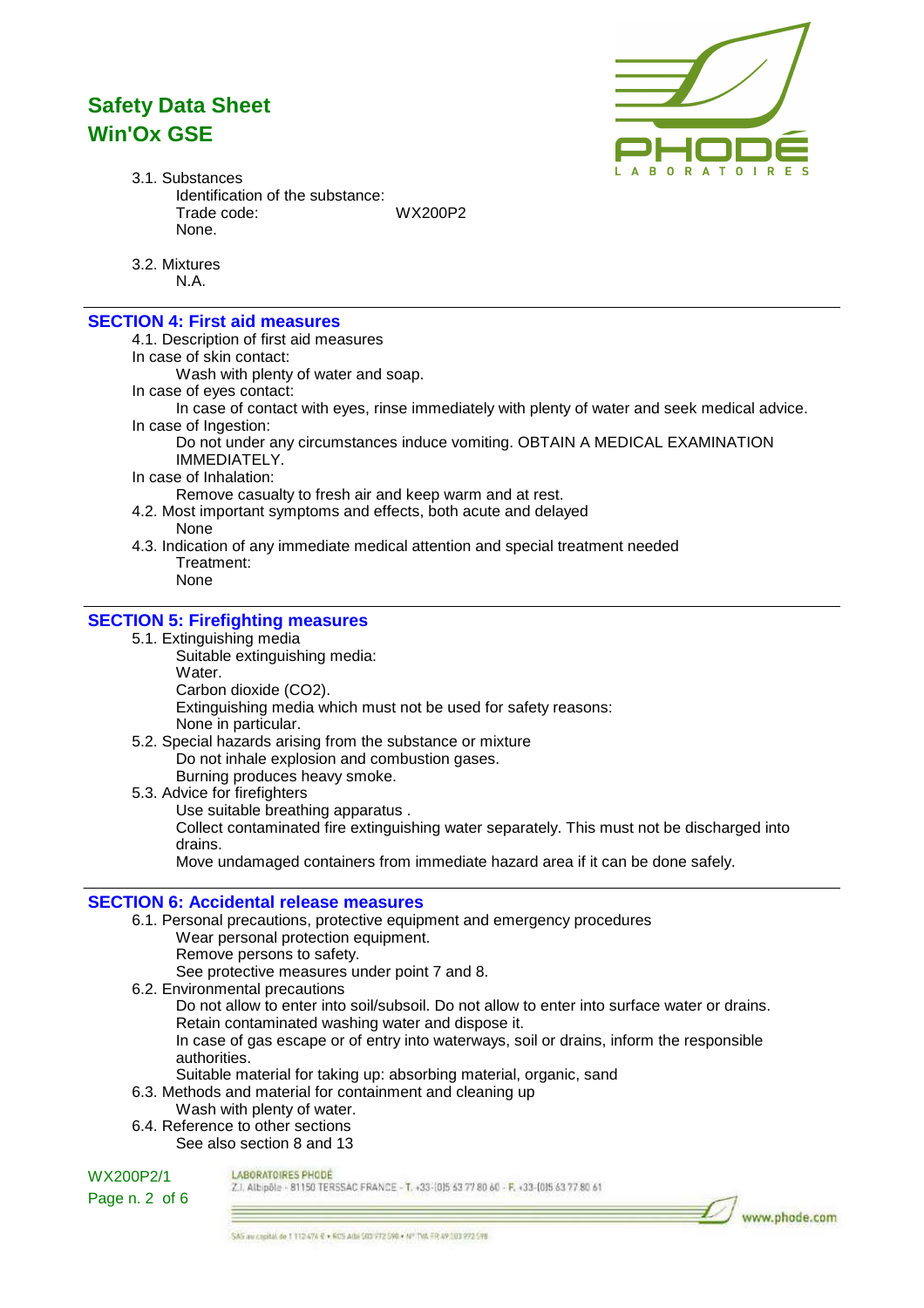

### **SECTION 7: Handling and storage**

7.1. Precautions for safe handling

Avoid contact with skin and eyes, inhalation of vapours and mists. Do not eat or drink while working. See also section 8 for recommended protective equipment. 7.2. Conditions for safe storage, including any incompatibilities Keep away from food, drink and feed. Incompatible materials: None in particular. Instructions as regards storage premises: Adequately ventilated premises. 7.3. Specific end use(s)

None in particular

### **SECTION 8: Exposure controls/personal protection**

8.1. Control parameters No occupational exposure limit available DNEL Exposure Limit Values N.A. PNEC Exposure Limit Values N.A. 8.2. Exposure controls Eye protection: Not needed for normal use. Anyway, operate according good working practices. Protection for skin: No special precaution must be adopted for normal use. Protection for hands: Not needed for normal use. Respiratory protection: Not needed for normal use. Thermal Hazards: None Environmental exposure controls: None

#### **SECTION 9: Physical and chemical properties**

| 9.1. Information on basic physical and chemical properties |      |      |      |
|------------------------------------------------------------|------|------|------|
| Appearance and colour:                                     | N.A. |      |      |
| Odour:                                                     | N.A. |      |      |
| Odour threshold:                                           | N.A. |      |      |
| pH:                                                        | N.A. |      |      |
| Melting point / freezing point:                            | N.A. |      |      |
| Initial boiling point and boiling range:                   |      | N.A. |      |
| Solid/gas flammability:                                    | N.A. |      |      |
| Upper/lower flammability or explosive limits:              |      |      | N.A. |
| Vapour density:                                            | N.A. |      |      |
| Flash point:                                               | N.A. |      |      |
| Evaporation rate:                                          | N.A. |      |      |
| Vapour pressure:                                           | N.A. |      |      |
| Relative density:                                          | N.A. |      |      |
| Solubility in water:                                       | N.A. |      |      |
| Solubility in oil:                                         | N.A. |      |      |
| Partition coefficient (n-octanol/water):                   |      | N.A. |      |
| Auto-ignition temperature:                                 | N.A. |      |      |
| Decomposition temperature:                                 | N.A. |      |      |

#### WX200P2/1 Page n. 3 of 6

LABORATOIRES PHODE Z.I. Albipôle - 81150 TERSSAC FRANCE - T. +33-(0)5 63 77 80 60 - F. +33-(0)5 63 77 80 61

www.phode.com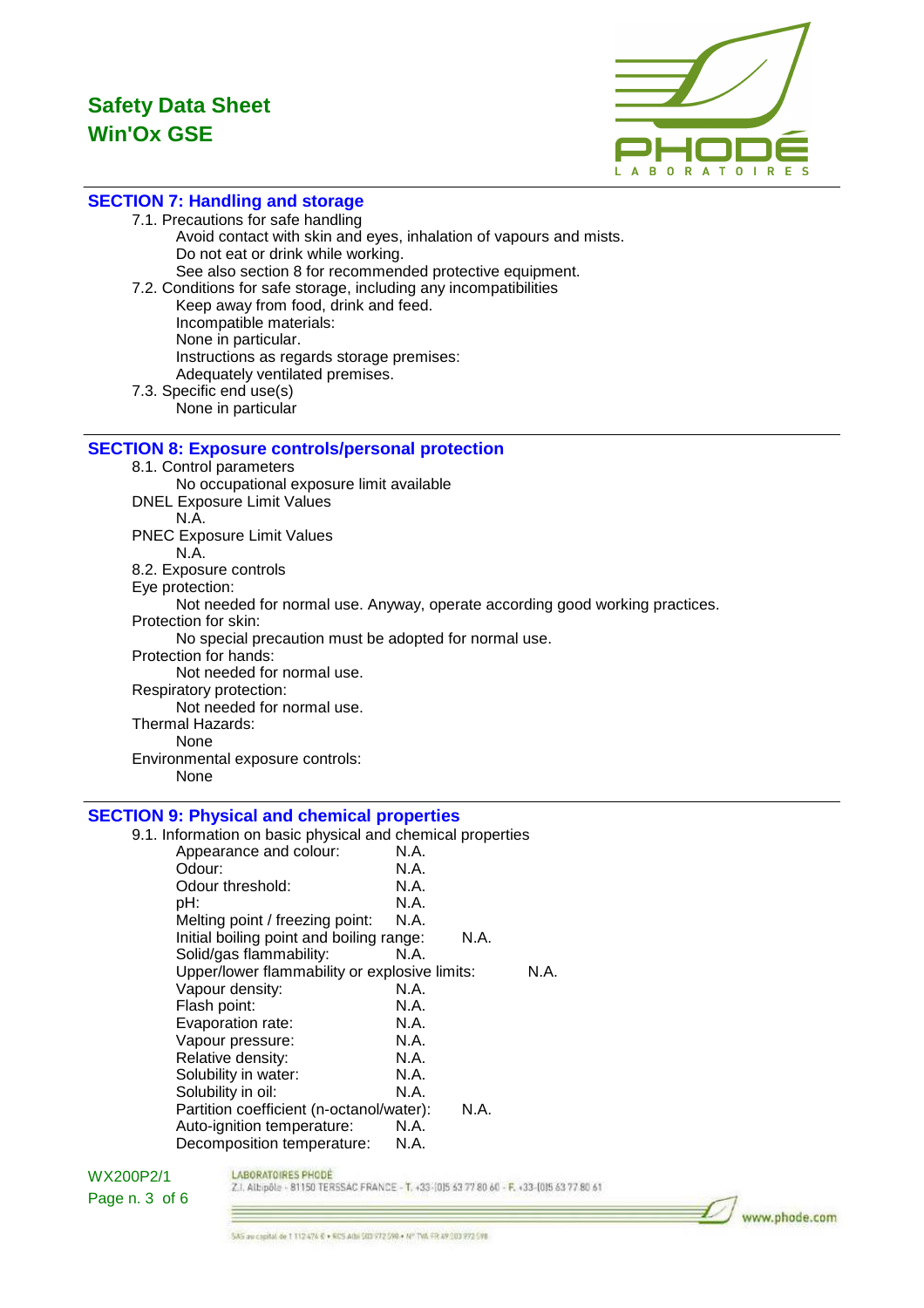

| Viscosity:                           | N.A. |      |
|--------------------------------------|------|------|
| Explosive properties:                | N.A. |      |
| Oxidizing properties:                | N.A. |      |
| 9.2. Other information               |      |      |
| Miscibility:                         | N.A. |      |
| Fat Solubility:                      | N.A. |      |
| Conductivity:                        | N.A. |      |
| Substance Groups relevant properties |      | N.A. |
|                                      |      |      |

## **SECTION 10: Stability and reactivity**

- 10.1. Reactivity
	- Stable under normal conditions
- 10.2. Chemical stability Stable under normal conditions
- 10.3. Possibility of hazardous reactions None
- 10.4. Conditions to avoid Stable under normal conditions.
- 10.5. Incompatible materials None in particular.
- 10.6. Hazardous decomposition products None.

#### **SECTION 11: Toxicological information**

11.1. Information on toxicological effects

- Toxicological information of the substance:
	- N.A.

If not differently specified, the information required in Regulation 453/2010/EC listed below must be considered as N.A.:

- a) acute toxicity;
- b) skin corrosion/irritation;
- c) serious eye damage/irritation;
- d) respiratory or skin sensitisation;
- e) germ cell mutagenicity;
- f) carcinogenicity;
- g) reproductive toxicity;
- h) STOT-single exposure;
- i) STOT-repeated exposure;
- j) aspiration hazard.

#### **SECTION 12: Ecological information**

- 12.1. Toxicity
	- Adopt good working practices, so that the product is not released into the environment. N.A.
- 12.2. Persistence and degradability N.A.
- 12.3. Bioaccumulative potential
- N.A. 12.4. Mobility in soil
	- N.A.
- 12.5. Results of PBT and vPvB assessment
	- vPvB Substances: None PBT Substances: None
- 12.6. Other adverse effects None

### **SECTION 13: Disposal considerations**

#### LABORATOIRES PHODE

Z.I. Albipôle - 81150 TERSSAC FRANCE - T. +33-1015 63 77 80 60 - F. +33-1015 63 77 80 61

WX200P2/1 Page n. 4 of 6

## www.phode.com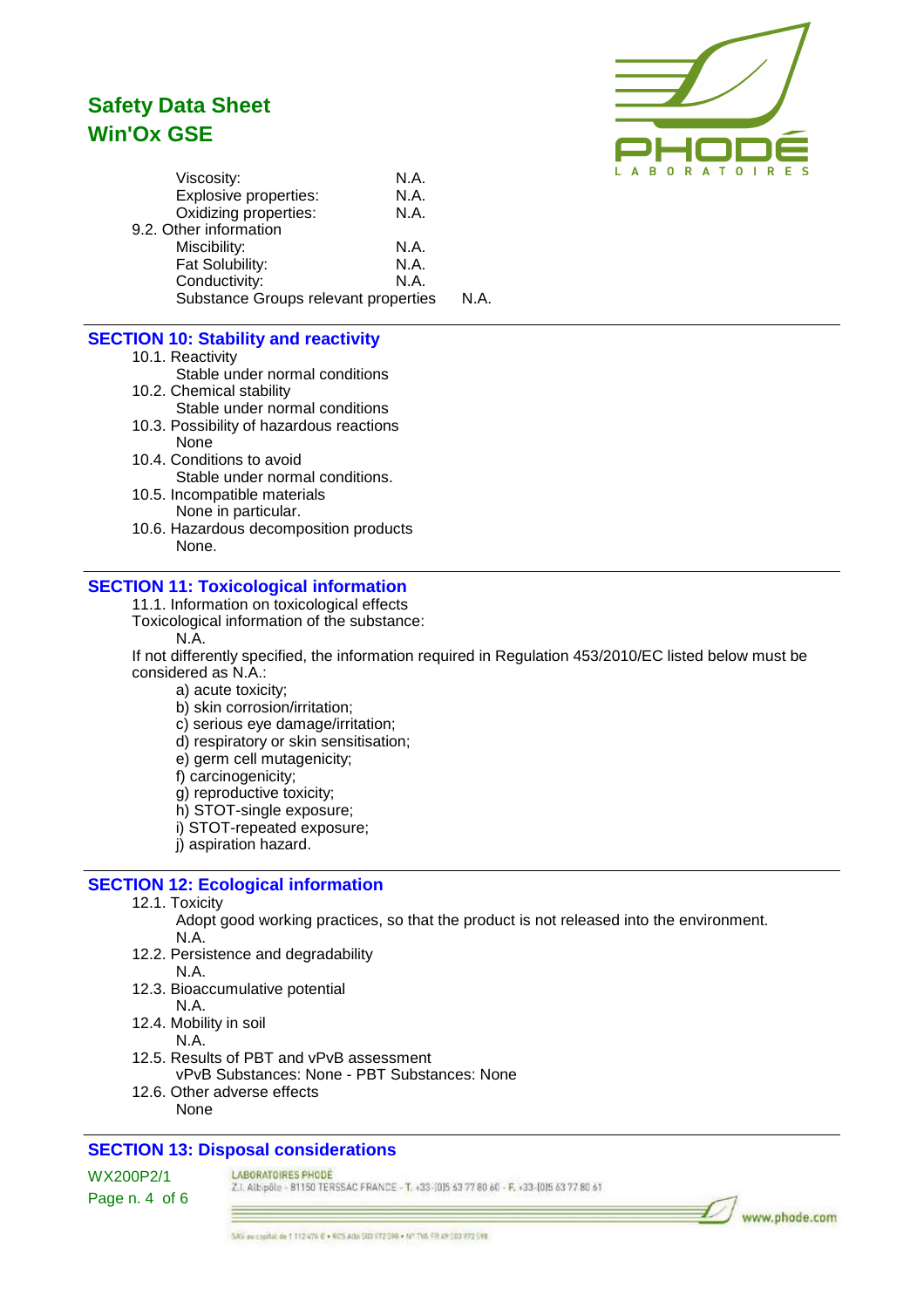13.1. Waste treatment methods



Recover if possible. In so doing, comply with the local and national regulations currently in force.

#### **SECTION 14: Transport information**

- 14.1. UN number
	- Not classified as dangerous in the meaning of transport regulations.
- 14.2. UN proper shipping name N.A.
- 14.3. Transport hazard class(es)
	- N.A.
- 14.4. Packing group
- N.A. 14.5. Environmental hazards
	- N.A.
- 14.6. Special precautions for user
	- N.A.
- 14.7. Transport in bulk according to Annex II of MARPOL73/78 and the IBC Code N.A.

#### **SECTION 15: Regulatory information**

15.1. Safety, health and environmental regulations/legislation specific for the substance or mixture Dir. 67/548/EEC (Classification, packaging and labelling of dangerous substances) Dir. 99/45/EC (Classification, packaging and labelling of dangerous preparations)

Dir. 98/24/EC (Risks related to chemical agents at work)

Dir. 2000/39/EC (Occupational exposure limit values)

Dir. 2006/8/EC

Regulation (EC) n. 1907/2006 (REACH)

Regulation (EC) n. 1272/2008 (CLP)

Regulation (EC) n. 790/2009 (ATP 1 CLP)

- Regulation (EU) n. 453/2010 (Annex I)
- Regulation (EU) n. 286/2011 (ATP 2 CLP)

Restrictions related to the product or the substances contained according to Annex XVII Regulation

- (EC) 1907/2006 (REACH) and subsequent modifications:
	- None

Where applicable, refer to the following regulatory provisions:

Directive 2003/105/CE ('Activities linked to risks of serious accidents') and subsequent amendments.

Regulation (EC) nr 648/2004 (detergents).

- 1999/13/EC (VOC directive)
- 15.2. Chemical safety assessment No

#### **SECTION 16: Other information**

This document was prepared by a competent person who has received appropriate training. Main bibliographic sources:

ECDIN - Environmental Chemicals Data and Information Network - Joint Research Centre, Commission of the European Communities SAX's DANGEROUS PROPERTIES OF INDUSTRIAL MATERIALS - Eight Edition - Van Nostrand Reinold CCNL - Appendix 1 Insert further consulted bibliography

The information contained herein is based on our state of knowledge at the above-specified date. It refers solely to the product indicated and constitutes no guarantee of particular quality.

It is the duty of the user to ensure that this information is appropriate and complete with respect to the

WX200P2/1 Page n. 5 of 6 LABORATOIRES PHODE

Z.I. Albipôle - 81150 TERSSAC FRANCE - T. +33-(0)5 63 77 80 60 - F. +33-(0)5 63 77 80 61